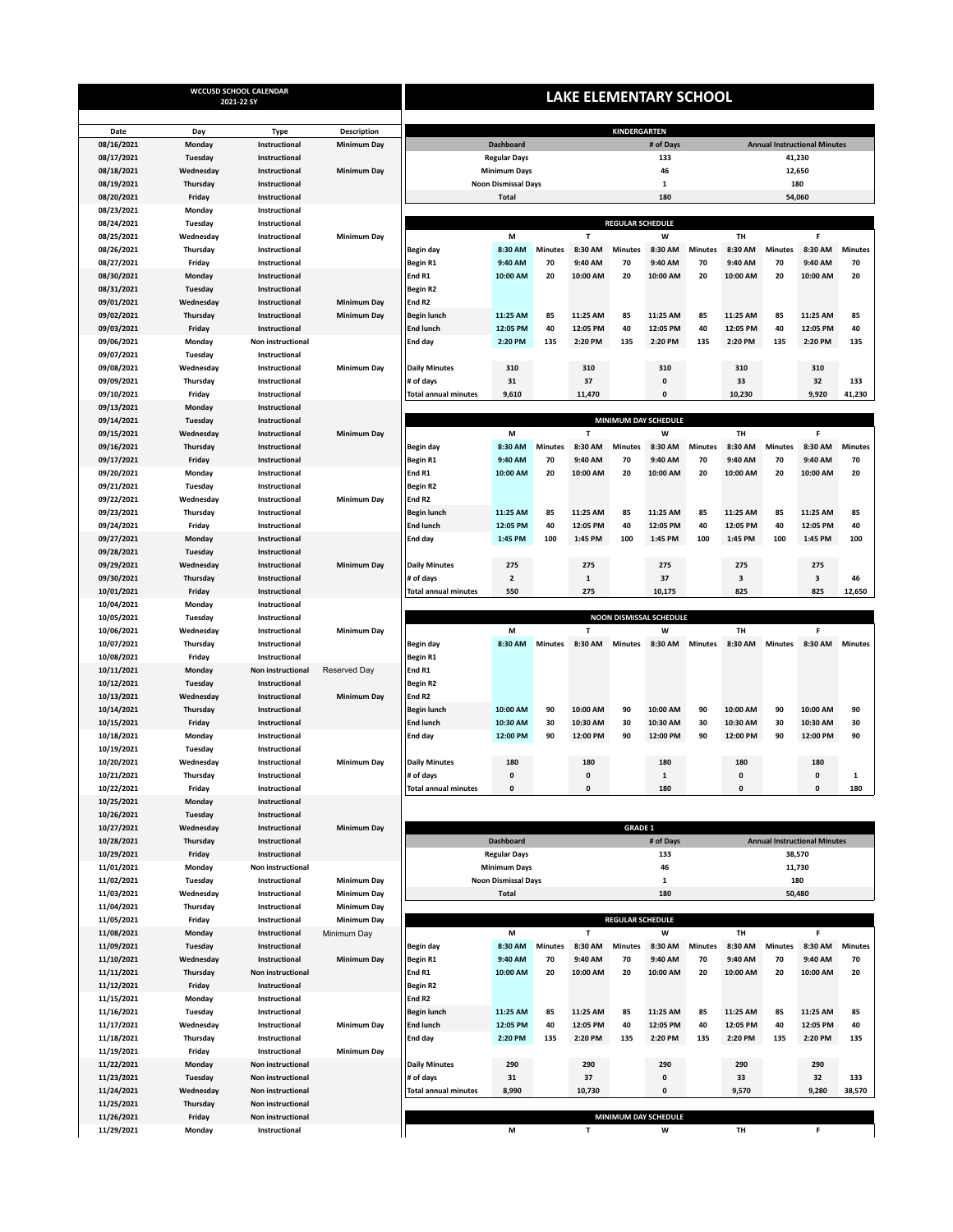| 11/30/2021 | Tuesuav   | пізнаснопаг              |                    | begiri ua          |
|------------|-----------|--------------------------|--------------------|--------------------|
| 12/01/2021 | Wednesday | Instructional            | Minimum Day        | <b>Begin R1</b>    |
| 12/02/2021 | Thursday  | Instructional            |                    | End R1             |
|            |           |                          |                    |                    |
| 12/03/2021 | Friday    | Instructional            |                    | <b>Begin R2</b>    |
| 12/06/2021 | Monday    | Instructional            |                    | End R <sub>2</sub> |
| 12/07/2021 | Tuesday   | Instructional            |                    | <b>Begin lur</b>   |
| 12/08/2021 |           | Instructional            |                    |                    |
|            | Wednesday |                          | Minimum Day        | <b>End lunc</b>    |
| 12/09/2021 | Thursday  | Instructional            |                    | End day            |
| 12/10/2021 | Friday    | Instructional            |                    |                    |
| 12/13/2021 | Monday    | Instructional            |                    | Daily Mi           |
|            |           |                          |                    |                    |
| 12/14/2021 | Tuesday   | Instructional            |                    | # of days          |
| 12/15/2021 | Wednesday | Instructional            | Minimum Day        | <b>Total anr</b>   |
| 12/16/2021 | Thursday  | Instructional            |                    |                    |
|            |           |                          |                    |                    |
| 12/17/2021 | Friday    | Instructional            | <b>Minimum Day</b> |                    |
| 12/20/2021 | Monday    | Non instructional        |                    |                    |
| 12/21/2021 | Tuesday   | Non instructional        |                    | Begin da           |
| 12/22/2021 | Wednesday | Non instructional        |                    | Begin R1           |
|            |           |                          |                    |                    |
| 12/23/2021 | Thursday  | <b>Non instructional</b> |                    | End R1             |
| 12/24/2021 | Friday    | Non instructional        |                    | <b>Begin R2</b>    |
| 12/27/2021 | Monday    | Non instructional        |                    | End R <sub>2</sub> |
|            |           |                          |                    |                    |
| 12/28/2021 | Tuesday   | Non instructional        |                    | <b>Begin lur</b>   |
| 12/29/2021 | Wednesday | Non instructional        |                    | <b>End lunc</b>    |
| 12/30/2021 | Thursday  | Non instructional        |                    | End day            |
| 12/31/2021 | Friday    | <b>Non instructional</b> |                    |                    |
|            |           |                          |                    |                    |
| 01/03/2022 | Monday    | Instructional            |                    | Daily Mi           |
| 01/04/2022 | Tuesday   | Instructional            |                    | # of days          |
| 01/05/2022 | Wednesday | Instructional            | <b>Minimum Day</b> | <b>Total anr</b>   |
| 01/06/2022 | Thursday  | Instructional            |                    |                    |
|            |           |                          |                    |                    |
| 01/07/2022 | Friday    | Instructional            |                    |                    |
| 01/10/2022 | Monday    | Instructional            |                    |                    |
| 01/11/2022 | Tuesday   | Instructional            |                    |                    |
|            |           |                          |                    |                    |
| 01/12/2022 | Wednesday | Instructional            | <b>Minimum Day</b> |                    |
| 01/13/2022 | Thursday  | Instructional            |                    |                    |
| 01/14/2022 | Friday    | Instructional            |                    |                    |
| 01/17/2022 | Monday    | Non instructional        |                    |                    |
|            |           |                          |                    |                    |
| 01/18/2022 | Tuesday   | Instructional            |                    |                    |
| 01/19/2022 | Wednesday | Instructional            | <b>Minimum Day</b> |                    |
| 01/20/2022 | Thursday  | Instructional            |                    |                    |
|            |           |                          |                    |                    |
| 01/21/2022 | Friday    | Instructional            |                    | Begin da           |
| 01/24/2022 | Monday    | Instructional            |                    | <b>Begin R1</b>    |
| 01/25/2022 | Tuesday   | Instructional            |                    | End R1             |
| 01/26/2022 | Wednesday | Instructional            | Minimum Day        |                    |
|            |           |                          |                    | <b>Begin R2</b>    |
| 01/27/2022 | Thursday  | Instructional            |                    | End R <sub>2</sub> |
| 01/28/2022 | Friday    | Instructional            |                    | <b>Begin lur</b>   |
| 01/31/2022 | Monday    | Instructional            |                    | <b>End lunc</b>    |
|            |           |                          |                    |                    |
| 02/01/2022 | Tuesday   | Instructional            |                    | End day            |
| 02/02/2022 | Wednesday | Instructional            | <b>Minimum Day</b> |                    |
| 02/03/2022 | Thursday  | Instructional            |                    | Daily Mi           |
| 02/04/2022 | Friday    | Instructional            |                    | # of days          |
|            |           |                          |                    |                    |
| 02/07/2022 | Monday    | Instructional            |                    | <b>Total anr</b>   |
| 02/08/2022 | Tuesday   | Instructional            |                    |                    |
| 02/09/2022 | Wednesday | Instructional            | <b>Minimum Day</b> |                    |
|            | Thursday  |                          |                    |                    |
| 02/10/2022 |           | Instructional            |                    |                    |
| 02/11/2022 | Friday    | Instructional            |                    | Begin da           |
| 02/14/2022 | Monday    | Instructional            |                    | Begin R1           |
| 02/15/2022 | Tuesday   | Instructional            |                    | End R1             |
|            |           |                          |                    |                    |
| 02/16/2022 | Wednesday | Instructional            | Minimum Day        | <b>Begin R2</b>    |
| 02/17/2022 | Thursday  | Instructional            |                    | End R <sub>2</sub> |
| 02/18/2022 | Friday    | Instructional            |                    | <b>Begin lur</b>   |
|            |           | Non instructional        |                    | <b>End lunc</b>    |
| 02/21/2022 | Monday    |                          |                    |                    |
| 02/22/2022 | Tuesday   | Non instructional        |                    | End day            |
| 02/23/2022 | Wednesday | Non instructional        |                    |                    |
| 02/24/2022 | Thursday  | Non instructional        |                    | Daily Mi           |
|            |           |                          |                    |                    |
| 02/25/2022 | Friday    | Non instructional        |                    | # of days          |
| 02/28/2022 | Monday    | Instructional            |                    | <b>Total anr</b>   |
| 03/01/2022 | Tuesday   | Instructional            |                    |                    |
| 03/02/2022 | Wednesday | Instructional            | <b>Minimum Day</b> |                    |
|            |           |                          |                    |                    |
| 03/03/2022 | Thursday  | Instructional            |                    |                    |
| 03/04/2022 | Friday    | Instructional            |                    | Begin da           |
| 03/07/2022 | Monday    | Instructional            |                    | Begin R1           |
|            |           |                          |                    |                    |
| 03/08/2022 | Tuesday   | Instructional            |                    | End R1             |
| 03/09/2022 | Wednesday | Instructional            | Minimum Day        | <b>Begin R2</b>    |
| 03/10/2022 | Thursday  | Instructional            |                    | End R <sub>2</sub> |
| 03/11/2022 | Friday    | Instructional            |                    | <b>Begin lur</b>   |
|            |           |                          |                    |                    |
| 03/14/2022 | Monday    | Instructional            |                    | <b>End lunc</b>    |
| 03/15/2022 | Tuesday   | Instructional            |                    | End day            |
| 03/16/2022 | Wednesday | Instructional            | <b>Minimum Day</b> |                    |
|            |           | Instructional            |                    |                    |
| 03/17/2022 | Thursday  |                          |                    | Daily Mi           |
| 03/18/2022 | Friday    | Instructional            |                    | # of days          |
| 03/21/2022 | Monday    | Instructional            |                    | <b>Total anr</b>   |
|            |           |                          |                    |                    |

| 11/30/2021 | Tuesday   | Instructional     |                    | Begin day                   | 8:30 AM        | <b>Minutes</b> | 8:30 AM  | <b>Minutes</b> | 8:30 AM                        | <b>Minutes</b> | 8:30 AM  | <b>Minutes</b> | 8:30 AM                 | <b>Minutes</b> |
|------------|-----------|-------------------|--------------------|-----------------------------|----------------|----------------|----------|----------------|--------------------------------|----------------|----------|----------------|-------------------------|----------------|
| 12/01/2021 | Wednesday | Instructional     | <b>Minimum Dav</b> | Begin R1                    | 9:40 AM        | 70             | 9:40 AM  | 70             | 9:40 AM                        | 70             | 9:40 AM  | 70             | 9:40 AM                 | 70             |
| 12/02/2021 | Thursday  | Instructional     |                    | End R1                      | 10:00 AM       | 20             | 10:00 AM | 20             | 10:00 AM                       | 20             | 10:00 AM | 20             | 10:00 AM                | 20             |
| 12/03/2021 | Friday    | Instructional     |                    | Begin R2                    |                |                |          |                |                                |                |          |                |                         |                |
| 12/06/2021 | Monday    | Instructional     |                    | End R <sub>2</sub>          |                |                |          |                |                                |                |          |                |                         |                |
| 12/07/2021 | Tuesday   | Instructional     |                    | Begin lunch                 | 11:25 AM       | 85             | 11:25 AM | 85             | 11:25 AM                       | 85             | 11:25 AM | 85             | 11:25 AM                | 85             |
| 12/08/2021 | Wednesday | Instructional     | Minimum Day        | <b>End lunch</b>            | 12:05 PM       | 40             | 12:05 PM | 40             | 12:05 PM                       | 40             | 12:05 PM | 40             | 12:05 PM                | 40             |
| 12/09/2021 | Thursday  | Instructional     |                    | End day                     | 1:45 PM        | 100            | 1:45 PM  | 100            | 1:45 PM                        | 100            | 1:45 PM  | 100            | 1:45 PM                 | 100            |
| 12/10/2021 | Friday    | Instructional     |                    |                             |                |                |          |                |                                |                |          |                |                         |                |
| 12/13/2021 | Monday    | Instructional     |                    | <b>Daily Minutes</b>        | 255            |                | 255      |                | 255                            |                | 255      |                | 255                     |                |
| 12/14/2021 | Tuesday   | Instructional     |                    | $#$ of days                 | $\overline{2}$ |                |          |                | 37                             |                | 3        |                | $\overline{\mathbf{3}}$ | 46             |
| 12/15/2021 | Wednesday | Instructional     | <b>Minimum Dav</b> | <b>Total annual minutes</b> | 510            |                | 255      |                | 9,435                          |                | 765      |                | 765                     | 11,730         |
| 12/16/2021 | Thursday  | Instructional     |                    |                             |                |                |          |                |                                |                |          |                |                         |                |
| 12/17/2021 | Friday    | Instructional     | <b>Minimum Dav</b> |                             |                |                |          |                | <b>NOON DISMISSAL SCHEDULE</b> |                |          |                |                         |                |
| 12/20/2021 | Monday    | Non instructional |                    |                             | M              |                |          |                | W                              |                | TН       |                |                         |                |

| 12/20/2021 | Monday    | <b>Non instructional</b> |                    |                             | M            |                |              |                | W        |         | <b>TH</b> |                |              |                |
|------------|-----------|--------------------------|--------------------|-----------------------------|--------------|----------------|--------------|----------------|----------|---------|-----------|----------------|--------------|----------------|
| 12/21/2021 | Tuesday   | <b>Non instructional</b> |                    | Begin day                   | 8:30 AM      | <b>Minutes</b> | 8:30 AM      | <b>Minutes</b> | 8:30 AM  | Minutes | 8:30 AM   | <b>Minutes</b> | 8:30 AM      | <b>Minutes</b> |
| 12/22/2021 | Wednesday | <b>Non instructional</b> |                    | Begin R1                    |              |                |              |                |          |         |           |                |              |                |
| 12/23/2021 | Thursday  | <b>Non instructional</b> |                    | End R1                      |              |                |              |                |          |         |           |                |              |                |
| 12/24/2021 | Friday    | <b>Non instructional</b> |                    | Begin R2                    |              |                |              |                |          |         |           |                |              |                |
| 12/27/2021 | Monday    | <b>Non instructional</b> |                    | End R <sub>2</sub>          |              |                |              |                |          |         |           |                |              |                |
| 12/28/2021 | Tuesday   | <b>Non instructional</b> |                    | Begin lunch                 | 10:00 AM     | 90             | 10:00 AM     | 90             | 10:00 AM | 90      | 10:00 AM  | 90             | 10:00 AM     | 90             |
| 12/29/2021 | Wednesday | <b>Non instructional</b> |                    | <b>End lunch</b>            | 10:30 AM     | 30             | 10:30 AM     | 30             | 10:30 AM | 30      | 10:30 AM  | 30             | 10:30 AM     | 30             |
| 12/30/2021 | Thursdav  | <b>Non instructional</b> |                    | End day                     | 12:00 PM     | 90             | 12:00 PM     | 90             | 12:00 PM | 90      | 12:00 PM  | 90             | 12:00 PM     | 90             |
| 12/31/2021 | Fridav    | <b>Non instructional</b> |                    |                             |              |                |              |                |          |         |           |                |              |                |
| 01/03/2022 | Monday    | Instructional            |                    | <b>Daily Minutes</b>        | 180          |                | 180          |                | 180      |         | 180       |                | 180          |                |
| 01/04/2022 | Tuesday   | Instructional            |                    | $#$ of days                 | $\mathbf{0}$ |                | $\mathbf{0}$ |                | 1        |         | 0         |                | $\mathbf{0}$ |                |
| 01/05/2022 | Wednesdav | Instructional            | <b>Minimum Dav</b> | <b>Total annual minutes</b> | $\mathbf{0}$ |                | $\mathbf{0}$ |                | 180      |         | 0         |                | 0            | 180            |

| 01/10/2022        | Monday    | Instructional            |                    | <b>GRADES 2 - 3</b>        |           |                                     |  |  |  |  |  |  |  |
|-------------------|-----------|--------------------------|--------------------|----------------------------|-----------|-------------------------------------|--|--|--|--|--|--|--|
| 01/11/2022        | Tuesdav   | Instructional            |                    | <b>Dashboard</b>           | # of Davs | <b>Annual Instructional Minutes</b> |  |  |  |  |  |  |  |
| <b>01/12/2022</b> | Wednesdav | Instructional            | <b>Minimum Dav</b> | <b>Regular Days</b>        | 133       | 38,570                              |  |  |  |  |  |  |  |
| 01/13/2022        | Thursdav  | Instructional            |                    | <b>Minimum Davs</b>        | 46        | 11,730                              |  |  |  |  |  |  |  |
| 01/14/2022        | Fridav    | Instructional            |                    | <b>Noon Dismissal Davs</b> |           | 180                                 |  |  |  |  |  |  |  |
| 01/17/2022        | Monday    | <b>Non instructional</b> |                    | Total                      | 180       | 50,480                              |  |  |  |  |  |  |  |

| 01/19/2022 | Wednesday | Instructional | <b>Minimum Dav</b> |                             |          |                |          | <b>REGULAR SCHEDULE</b> |          |                |           |                |          |                |
|------------|-----------|---------------|--------------------|-----------------------------|----------|----------------|----------|-------------------------|----------|----------------|-----------|----------------|----------|----------------|
| 01/20/2022 | Thursday  | Instructional |                    |                             | M        |                |          |                         | W        |                | <b>TH</b> |                |          |                |
| 01/21/2022 | Friday    | Instructional |                    | Begin day                   | 8:30 AM  | <b>Minutes</b> | 8:30 AM  | <b>Minutes</b>          | 8:30 AM  | <b>Minutes</b> | 8:30 AM   | <b>Minutes</b> | 8:30 AM  | <b>Minutes</b> |
| 01/24/2022 | Monday    | Instructional |                    | Begin R1                    | 9:40 AM  | 70             | 9:40 AM  | 70                      | 9:40 AM  | 70             | 9:40 AM   | 70             | 9:40 AM  | 70             |
| 01/25/2022 | Tuesday   | Instructional |                    | End R1                      | 10:00 AM | 20             | 10:00 AM | 20                      | 10:00 AM | 20             | 10:00 AM  | 20             | 10:00 AM | 20             |
| 01/26/2022 | Wednesday | Instructional | <b>Minimum Dav</b> | Begin R2                    |          |                |          |                         |          |                |           |                |          |                |
| 01/27/2022 | Thursday  | Instructional |                    | End R <sub>2</sub>          |          |                |          |                         |          |                |           |                |          |                |
| 01/28/2022 | Friday    | Instructional |                    | Begin lunch                 | 11:50 AM | 110            | 11:50 AM | 110                     | 11:50 AM | 110            | 11:50 AM  | 110            | 11:50 AM | 110            |
| 01/31/2022 | Monday    | Instructional |                    | <b>End lunch</b>            | 12:30 PM | 40             | 12:30 PM | 40                      | 12:30 PM | 40             | 12:30 PM  | 40             | 12:30 PM | 40             |
| 02/01/2022 | Tuesday   | Instructional |                    | End day                     | 2:20 PM  | 110            | 2:20 PM  | 110                     | 2:20 PM  | 110            | 2:20 PM   | 110            | 2:20 PM  | 110            |
| 02/02/2022 | Wednesday | Instructional | Minimum Day        |                             |          |                |          |                         |          |                |           |                |          |                |
| 02/03/2022 | Thursday  | Instructional |                    | <b>Daily Minutes</b>        | 290      |                | 290      |                         | 290      |                | 290       |                | 290      |                |
| 02/04/2022 | Fridav    | Instructional |                    | # of days                   | 31       |                | 37       |                         | 0        |                | 33        |                | 32       | 133            |
| 02/07/2022 | Monday    | Instructional |                    | <b>Total annual minutes</b> | 8,990    |                | 10,730   |                         | 0        |                | 9,570     |                | 9,280    | 38,570         |
| 02/08/2022 | Tuesday   | Instructional |                    |                             |          |                |          |                         |          |                |           |                |          |                |

| Thursday  | Instructional            |                    |                             | M              |                |              |                | W        |                | <b>TH</b>                   |                |          |                |  |
|-----------|--------------------------|--------------------|-----------------------------|----------------|----------------|--------------|----------------|----------|----------------|-----------------------------|----------------|----------|----------------|--|
| Friday    | Instructional            |                    | Begin day                   | 8:30 AM        | <b>Minutes</b> | 8:30 AM      | <b>Minutes</b> | 8:30 AM  | <b>Minutes</b> | 8:30 AM                     | <b>Minutes</b> | 8:30 AM  | <b>Minutes</b> |  |
| Monday    | Instructional            |                    | Begin R1                    | 9:40 AM        | 70             | 9:40 AM      | 70             | 9:40 AM  | 70             | 9:40 AM                     | 70             | 9:40 AM  | 70             |  |
| Tuesday   | Instructional            |                    | End R1                      | 10:00 AM       | 20             | 10:00 AM     | 20             | 10:00 AM | 20             | 10:00 AM                    | 20             | 10:00 AM | 20             |  |
| Wednesday | Instructional            | <b>Minimum Dav</b> | Begin R2                    |                |                |              |                |          |                |                             |                |          |                |  |
| Thursday  | Instructional            |                    | End R <sub>2</sub>          |                |                |              |                |          |                |                             |                |          |                |  |
| Friday    | Instructional            |                    | Begin lunch                 | 11:50 AM       | 110            | 11:50 AM     | 110            | 11:50 AM | 110            | 11:50 AM                    | 110            | 11:50 AM | 110            |  |
| Monday    | <b>Non instructional</b> |                    | <b>End lunch</b>            | 12:30 PM       | 40             | 12:30 PM     | 40             | 12:30 PM | 40             | 12:30 PM                    | 40             | 12:30 PM | 40             |  |
| Tuesday   | <b>Non instructional</b> |                    | End day                     | 1:45 PM        | 75             | 1:45 PM      | 75             | 1:45 PM  | 75             | 1:45 PM                     | 75             | 1:45 PM  | 75             |  |
| Wednesdav | <b>Non instructional</b> |                    |                             |                |                |              |                |          |                |                             |                |          |                |  |
| Thursday  | <b>Non instructional</b> |                    | <b>Daily Minutes</b>        | 255            |                | 255          |                | 255      |                | 255                         |                | 255      |                |  |
| Fridav    | <b>Non instructional</b> |                    | # of days                   | $\overline{2}$ |                | $\mathbf{1}$ |                | 37       |                |                             |                | 3        | 46             |  |
| Monday    | Instructional            |                    | <b>Total annual minutes</b> | 510            |                | 255          |                | 9,435    |                | 765                         |                | 765      | 11,730         |  |
|           | Wednesdav                | Instructional      | <b>Minimum Dav</b>          |                |                |              |                |          |                | <b>MINIMUM DAY SCHEDULE</b> |                |          |                |  |

|                   | . 2.0.0.0.0.7 |               |                    |                             |              |                |              |                |                                |                |           |                |              |                |
|-------------------|---------------|---------------|--------------------|-----------------------------|--------------|----------------|--------------|----------------|--------------------------------|----------------|-----------|----------------|--------------|----------------|
| 03/02/2022        | Wednesday     | Instructional | <b>Minimum Dav</b> |                             |              |                |              |                | <b>NOON DISMISSAL SCHEDULE</b> |                |           |                |              |                |
| 03/03/2022        | Thursday      | Instructional |                    |                             | M            |                |              |                | W                              |                | <b>TH</b> |                |              |                |
| 03/04/2022        | Friday        | Instructional |                    | Begin day                   | 8:30 AM      | <b>Minutes</b> | 8:30 AM      | <b>Minutes</b> | 8:30 AM                        | <b>Minutes</b> | 8:30 AM   | <b>Minutes</b> | 8:30 AM      | <b>Minutes</b> |
| 03/07/2022        | Monday        | Instructional |                    | Begin R1                    |              |                |              |                |                                |                |           |                |              |                |
| 03/08/2022        | Tuesday       | Instructional |                    | End R1                      |              |                |              |                |                                |                |           |                |              |                |
| 03/09/2022        | Wednesday     | Instructional | Minimum Day        | Begin R <sub>2</sub>        |              |                |              |                |                                |                |           |                |              |                |
| 03/10/2022        | Thursday      | Instructional |                    | End R <sub>2</sub>          |              |                |              |                |                                |                |           |                |              |                |
| <b>03/11/2022</b> | Friday        | Instructional |                    | Begin lunch                 | 10:00 AM     | 90             | 10:00 AM     | 90             | 10:00 AM                       | 90             | 10:00 AM  | 90             | 10:00 AM     | 90             |
| <b>03/14/2022</b> | Monday        | Instructional |                    | <b>End lunch</b>            | 10:30 AM     | 30             | 10:30 AM     | 30             | 10:30 AM                       | 30             | 10:30 AM  | 30             | 10:30 AM     | 30             |
| 03/15/2022        | Tuesday       | Instructional |                    | End day                     | 12:00 PM     | 90             | 12:00 PM     | 90             | 12:00 PM                       | 90             | 12:00 PM  | 90             | 12:00 PM     | 90             |
| 03/16/2022        | Wednesday     | Instructional | <b>Minimum Dav</b> |                             |              |                |              |                |                                |                |           |                |              |                |
| 03/17/2022        | Thursday      | Instructional |                    | Daily Minutes               | 180          |                | 180          |                | 180                            |                | 180       |                | 180          |                |
| 03/18/2022        | Friday        | Instructional |                    | $#$ of days                 | $\mathbf{0}$ |                | $\mathbf{0}$ |                | $\mathbf{1}$                   |                | 0         |                | $\mathbf{0}$ |                |
| 03/21/2022        | Monday        | Instructional |                    | <b>Total annual minutes</b> | $\mathbf{o}$ |                | $\mathbf{0}$ |                | 180                            |                | 0         |                | $\mathbf{0}$ | 180            |
|                   |               |               |                    |                             |              |                |              |                |                                |                |           |                |              |                |